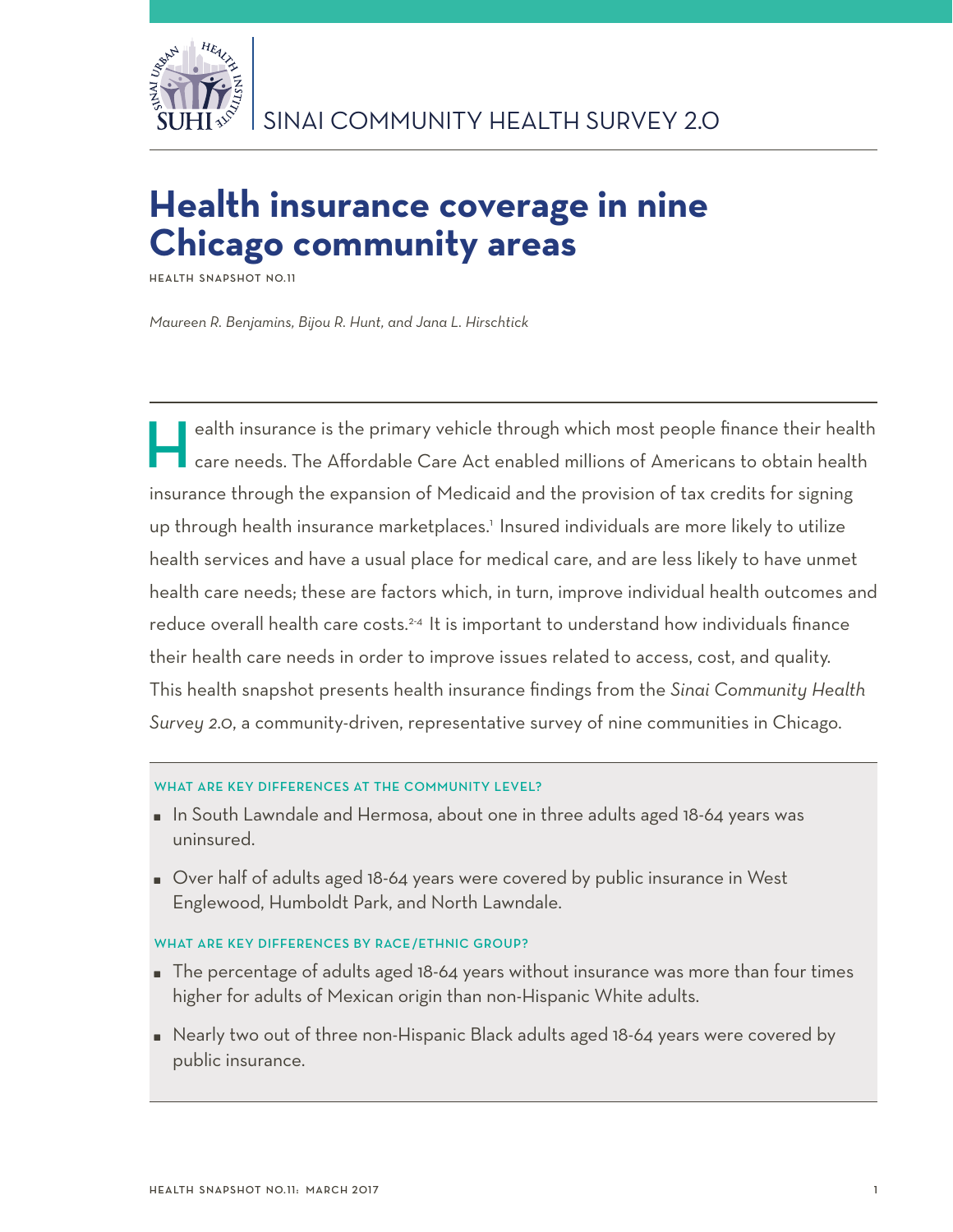

## Figure 1: **Percent of adults aged 18-64 years without health insurance by community area**

prevalence (standard error)

*Sampled West Town community area west of Western Avenue only* us data source: *US Census Bureau, Current Population Survey, 2015 (adults aged 19-64 years)* chicago data source: *Healthy Chicago Survey, 2014* 

- The percentage of adults aged 18-64 years without health insurance ranged from a high of 34% in South Lawndale to a low of 11% in West Englewood.
- In South Lawndale and Hermosa, about one in three adults aged 18-64 years was uninsured.

## Figure 2: **Percent of adults aged 18-64 years without health insurance by race/ethnicity**



us data source: *US Census Bureau, Current Population Survey, 2015 (adults aged 19-64 years)* chicago data source: *Healthy Chicago Survey, 2014*

*Rao-Scott Chi-Square p-value < 0.0001*

- There was a statistically significant difference in the percentage of adults aged 18-64 years without health insurance by race/ethnic group, which was highest for adults of Mexican origin (36%) and lowest for non-Hispanic White adults (8%).
- The percentage of adults aged 18-64 years who were uninsured was at least three times higher for adults of Mexican origin than adults of other race/ethnic groups.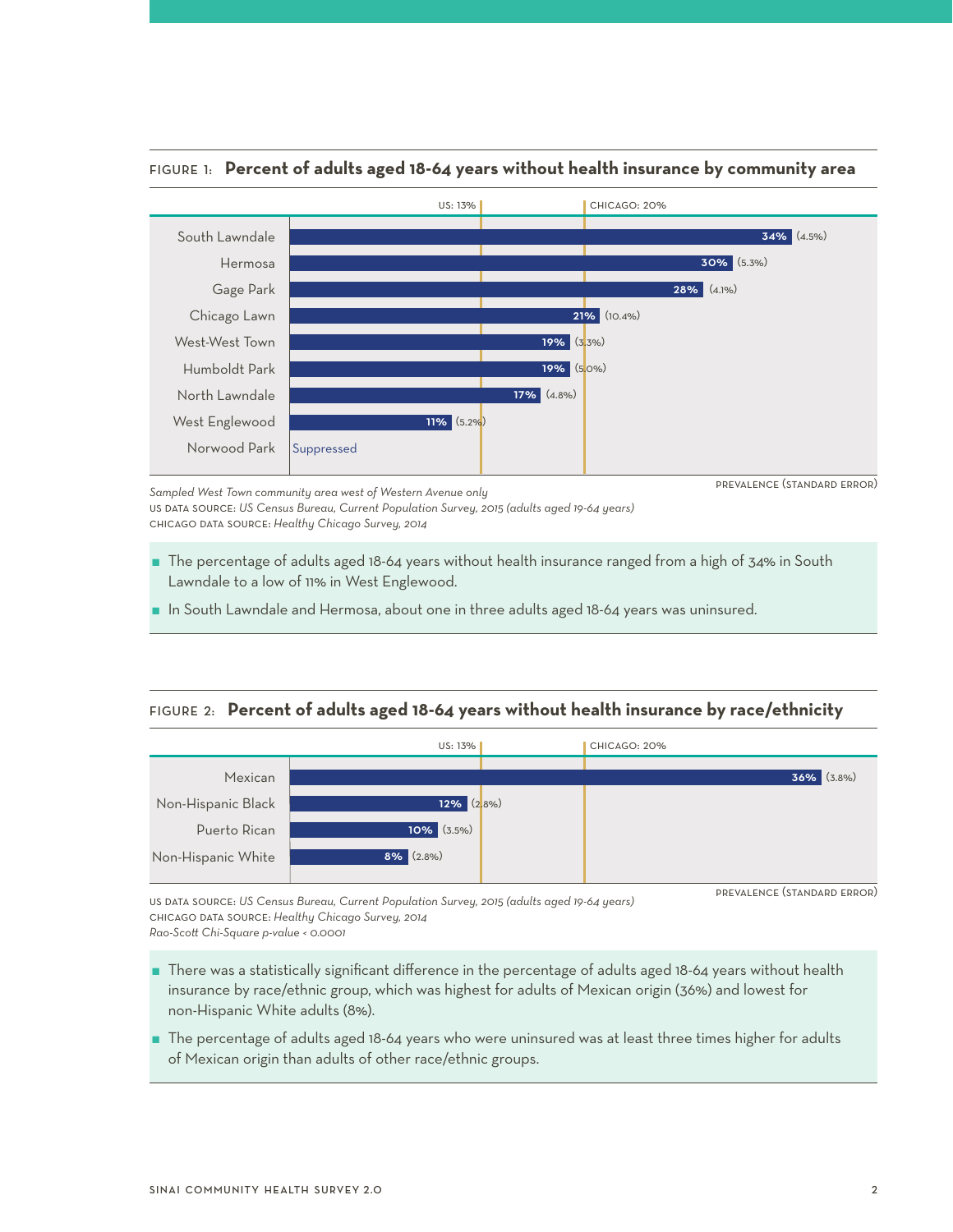## Figure 3: **Percent of adults aged 18-64 years with private or public health insurance by community area**



*Sampled West Town community area west of Western Avenue only*

us data source: *US Census Bureau, Current Population Survey, 2015 (adults aged 19-64 years)*

- The percentage of adults aged 18-64 years with private health insurance ranged from a high of 80% in Norwood Park to a low of 22% in North Lawndale.
- The percentage of adults aged 18-64 years with public health insurance ranged from a high of 66% in West Englewood to a low of 14% in Norwood Park.

# Figure 4: **Percent of adults aged 18-64 years with private or public health insurance by race/ethnicity**

|                    |               | US PRIVATE: 73% |  | US PUBLIC: 21%   | <b>DRIVATE</b> | <b>PUBLIC</b>    |
|--------------------|---------------|-----------------|--|------------------|----------------|------------------|
| Non-Hispanic White | $(6.0\%)$ 76% |                 |  | $15\%$ $(4.5\%)$ |                |                  |
| Puerto Rican       |               | $(5.9\%)$ 39%   |  |                  |                | $51\%$ (6.4%)    |
| Mexican            |               | $(4.3\%)$ 34%   |  |                  | $27\%$ (2.8%)  |                  |
| Non-Hispanic Black |               | $(4.4\%)$ 24%   |  |                  |                | $64\%$ $(4.0\%)$ |
|                    |               |                 |  |                  |                |                  |

us data source: *US Census Bureau, Current Population Survey, 2015 (adults aged 19-64 years) Rao-Scott Chi-Square p-value < 0.0001 (private insurance); p < 0.0001 (public insurance)*

prevalence (standard error)

- There was a statistically significant difference in the percentage of adults aged 18-64 years covered by private or public health insurance by race/ethnic group.
- Non-Hispanic White adults had the highest percentage of 18-64 year-olds covered by private health insurance (76%), while non-Hispanic Black adults had the highest percentage of 18-64 year-olds covered by public health insurance (64%).